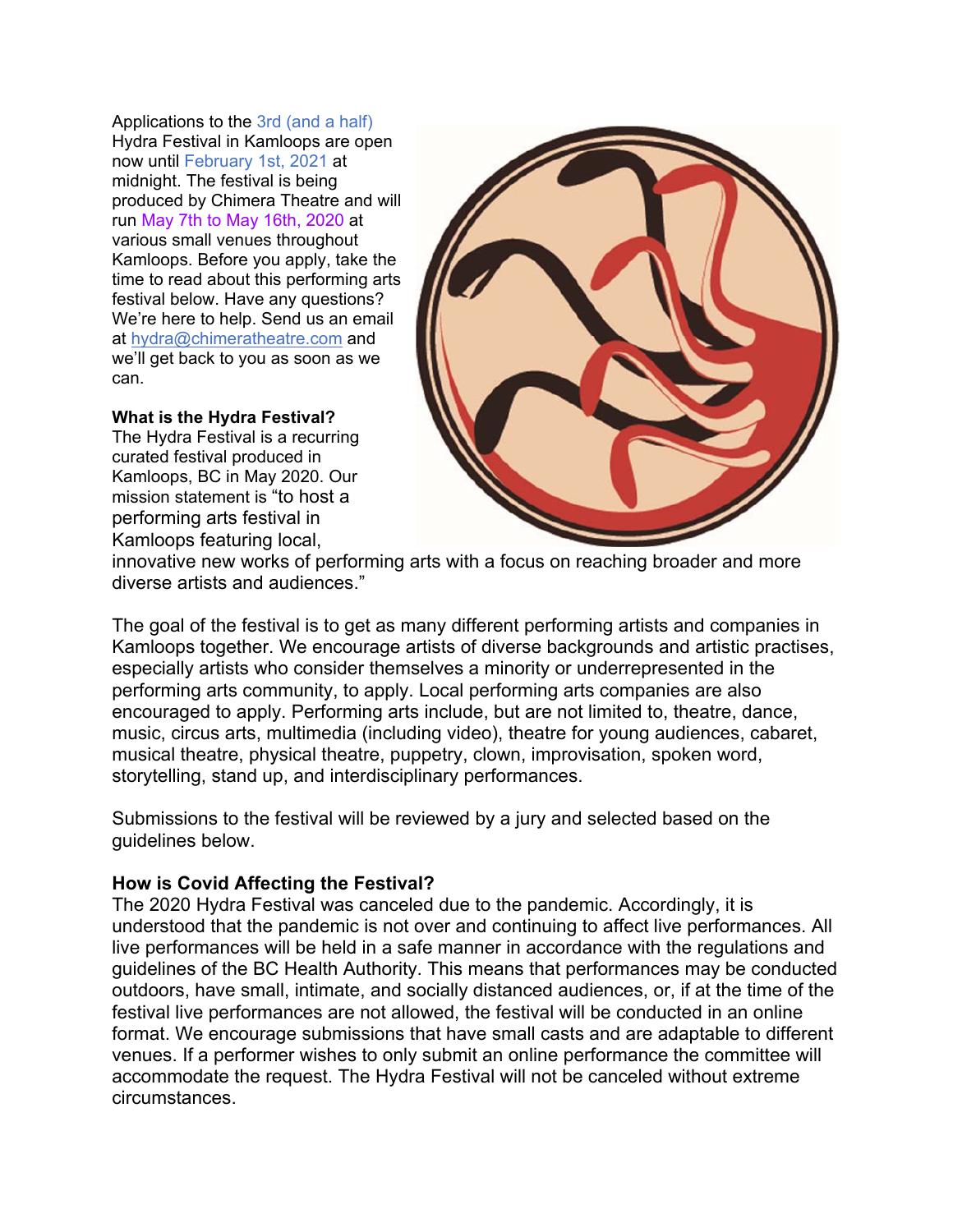#### **Guidelines**

The guidelines for the festival are simple, we are looking for work that is local, new, has a focus on innovation, and can fit into a festival repertory schedule.

i) Local - The festival is being held in Kamloops, BC. If you consider yourself a local or ex-patriot to the Kamloops region, you can apply.

ii) New Work - The focus of the festival is on previously unproduced, original works of performing arts. Pieces that have been produced before and have undergone considerable changes will be considered. Works that have been workshopped or presented at readings or in education settings will be considered.

iii) Focus on innovation - We are aiming to provide as much diversity in art to an as diverse an audience as possible. Because of this, we are looking for works of performing arts that focus on being innovative. What is innovative? Innovative art is a work that explores new ideas, methods of performance, creative ways of thinking, and original performance styles. Artistic risk, non-traditional work and forms, and progressive forms of storytelling are encouraged. If you are interested in exploring your artistic practise in new ways, Hydra Festival is the place for you.

iv) Festival Repertory - We are looking for fully-produced shows, which are relatively "light" in their production requirements and can be performed in a tight festival repertory schedule (shows with big set installations or extraordinary technical needs may not be possible). The performances should be 30 to 75 minutes and cannot have an intermission.

Deadline to submit is midnight on February 1st, 2021. Late or incomplete submissions may not be accepted, or at the least, the submitter lightly teased.

#### **How to Submit**

Submissions must include the following documents attached to the application as .pdf files.

i) Bio(s) for the leading artists/company - 250 words maximum (for each if including more than one leading artist on the project) that details their artistic practise, history of performance/creation, and training/educational background.

ii) A one-page proposal - We're looking for fully thought out ideas with as much detail as possible. Tell us about your show, how it meets the guidelines listed above, why we should select your piece. Feasibility on how you will execute your production if chosen would be beneficial.

iii) A brief project history - Please provide a history of the project that details any workshops, readings, contests it's won, nominations it's received, or other performances of the work. New works that are still in the formulation/ideas stages are highly encouraged and the project history can state that it is a new work in progress.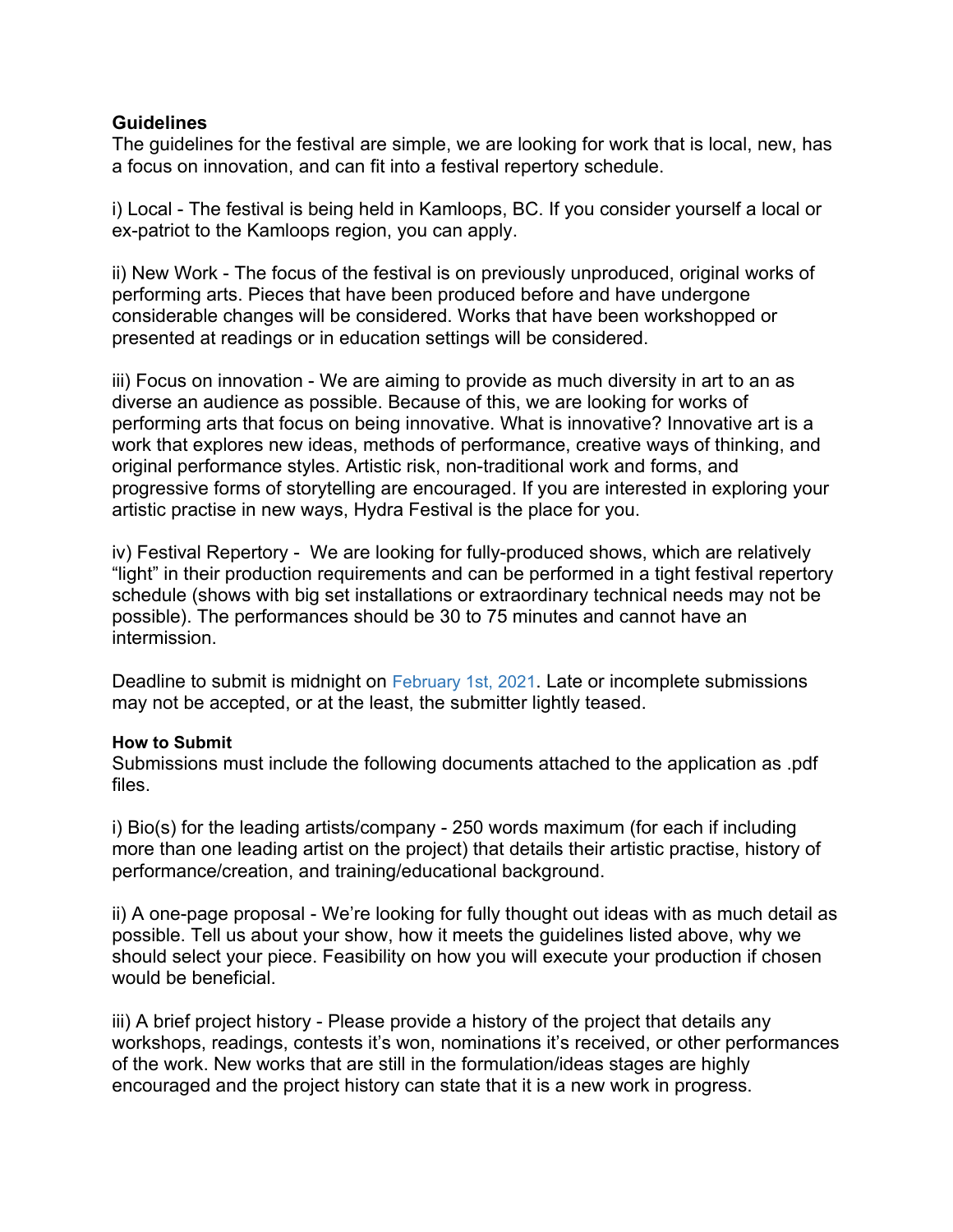Submit applications to the Hydra Festival Committee, at hydra@chimeratheatre.com with the subject line "HYDRA FESTIVAL SUBMISSION." Please introduce yourself and provide contact information in the email.

## **What to expect**

## **What we provide:**

Successful applicants will receive a minimum of three scheduled performances in a venue to be announced, with festival technical, promotional, and box office support. This includes:

- A venue and stage for your performance.
- A technical rehearsal will be scheduled with a professional technician, who will run your show. You are not required to bring your own stage manager.
- A Front of House team at each of your performances.
- Box Office volunteers at the door and advance ticket sales (there is a fee for advance ticket sales).
- Blanket festival promotion, including festival posters, social media, program guide, press releases, and arranging interviews with the media. We can also help you with your own press releases and media communication if you require.
- 50/50 split of the box office receipts and a set ticket price (the highest being \$15).

## **What you provide:**

A fully produced show, ready to be seen by an audience.

- An email address and contact person we can reach on a regular basis.
- Tech and promotional material ON TIME when we request it.
- All your food, travel, work permits (if required), production, union fees, and artist fee expenses.
- Your own show-specific promotional materials (posters, flyers, social media) which YOU distribute. You may also promote your show independently with the Kamloops media if you desire.
- Specialty technical equipment (ie. projectors, monitors, lapel mics, pianos, keyboards, fog machines…)
- You are responsible for all aspects of production casting, rehearsals, design, direction, promotion, budgeting. We provide blanket promotion, space, tech, and support for you to share your work, and opportunities to connect with audiences and other festival artists socially.